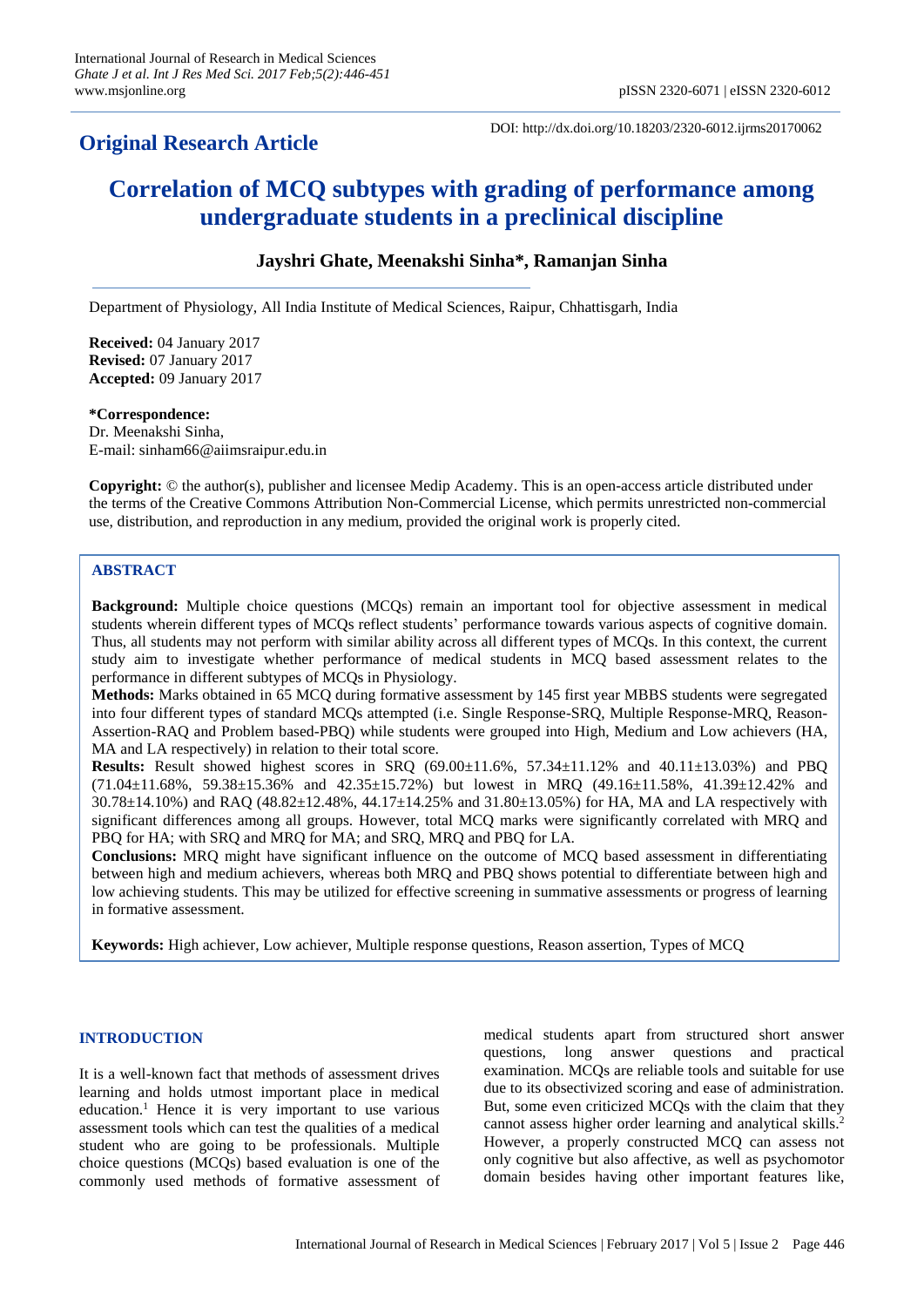objectivity in assessment, comparability in different settings, wide coverage of subject, and minimization of assessor's bias which make it a very good tool for assessment of the medical students. 3

In response to this, MCQs are now being constructed with an aim to assess higher cognitive levels like comprehension, application of knowledge and analysis by providing students with information or a scenario to solve a problem. 4-6 Nowadays, people have been using several types of MCQs for evaluation purpose e.g. Single best option, extended matching type, True false type multiple choice question, Assertion-Reason type and multipleoption multiple choice question to test the different domains of learning as per Bloom's Taxonomy.7-10

Therefore, it is expected that relative difficulty in terms of solving such questions would put challenge to students on the basis of their intelligentsia and would affect their performance or achievement in examinations. However, only sparse attempts has been made yet to understand how these different sub-types of MCQs relate to the students' performance in assessment and thus definitely needs to be evaluated across a uniform platform. This may be utilized for predictive assessment and screening tests in larger groups over a smaller time frame.

In this context, the current study aim to achieve the aforesaid objectives using various types of such MCQs e.g. Single Response (SRQ), Multiple Response (MRQ), Reason Assertion (RAQ) and Problem Based Questions (PBQ) as evaluation tools for an MCQ based assessment and to assess the relation (if any) in the performance of these four types of MCQs among high, medium and low achieving students, using retrospective data.

# **METHODS**

# *Study setting*

It was a cross sectional study conducted in the Department of Physiology, All India Institute of Medical Sciences (AIIMS) Raipur. The study was duly approved by institution ethical committee. Initially, eighty MCQs of four different types were selected and administered to 145 first year MBBS students during their formative assessment (pre-professional) examinations for the batches 2012-13 and 2013-14.

All the questions represented the core curriculum of first year undergraduate medical physiology comprising of full year syllabus. Time allotted for answering 20 MCQs (comprising of all 4 types) was half an hour i.e. 1.5 min/question. The MCQ answering time was part of 3 hours written paper where Half marks were given for each correct answer and zero marks for wrong answer with no negative marking. Students were required to mark the correct option (i.e. a, b, c, d or e) on the provided answer sheet in this fixed time period.

Thereafter, difficulty index of each question was calculated as a part of item analysis with the help of following formulae: Difficulty Index (P) =  $h + 1/nX$ 100, where h is the number of students answering the item correctly in the top third high achievers, l is the number of students answering the item correctly in the bottom third of low achievers as per the order of merit based on their scores and n is total number of students in the two groups. 11

Following this, fifteen MCQs were found unsuitable due to their extreme range of Difficulty Index, as obtained after Item Analysis. Finally, sixty five MCQs with the difficulty index within acceptable range (30-70 %) were included for the present study and students' performance were calculated on the basis of marks obtained in these 65 MCQs only.<sup>12</sup>

# *Types of MCQs*

The types of MCQs were Single Response (n=17), Multiple response (n=18), Reason-Assertion (n=15) and Problem Based Questions (n=15). Single Response MCQ is provided with a stem and list of alternatives which contain single correct response among four distracters. Multiple response type variety has one or more than one correct answers which a student is required to answer as per the instruction format. It is also known as complex multiple-choice, multiple multiple-choice, or type K questions. Reason assertion type has two statements, A and B, for which a student is asked to decide if the statements are correct/wrong and also if both are causally related/not related which he answers from the four given options. In problem based questions, a clinical/real life problem is given and only one of the four alternatives is the correct answer. Instruction sheets are provided to students during examination for solving these MCQs. Table 1 depicts the instruction provided to the students while attempting MCQ examination along with one example of each type of MCQ.

# *Statistical analysis*

The marks obtained in MCQs by all the students were arranged in descending order and were converted into percent score. The minimum total marks obtained by the students were 25% and maximum was 87%. Thereafter, the whole group was divided into three sub-groups i.e. high scorers ( $>65\%$ ), middle scorers (50% to 65%) and low scorers (<50%), on the basis of their total percent marks obtained in MCQ examination as reported by us earlier. <sup>13</sup> These groups were labeled as High, Medium and Low achievers respectively. 14

The data was analyzed by Statistics' software version 1.7. Single Factor ANOVA with Tukey's post hoc comparisons was done to measure the significance of difference between the marks obtained by high vs. medium and low; and medium vs. low achievers for all four types of MCQs. Pearson's correlation was performed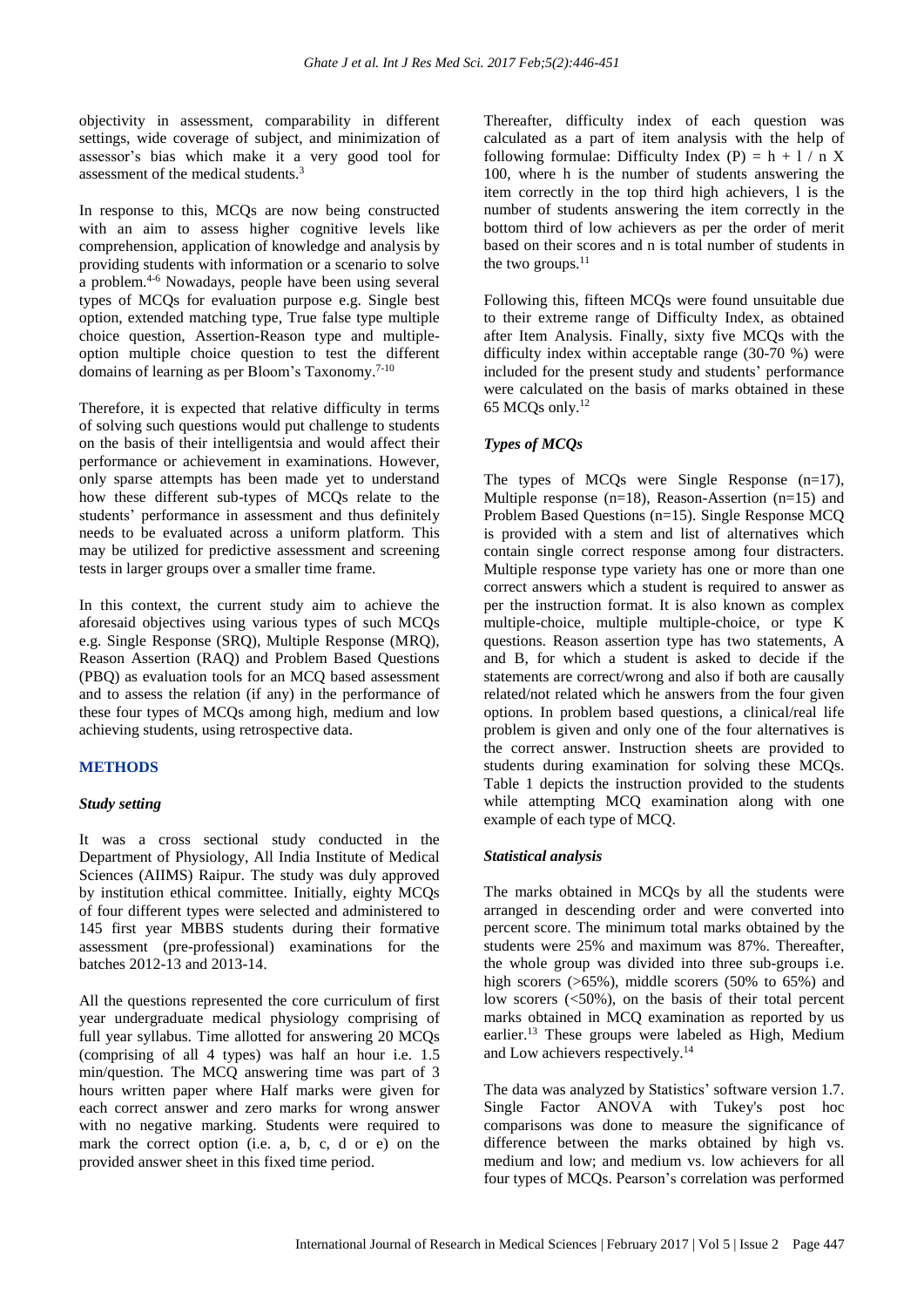to test the correlation between the total marks obtained vs. marks obtained in each of the different types of MCQs for all three groups of achievers. A p value of 0.05 or less was considered statistically significant

# **Table 1: Instructions for attempting MCQ with example of each type.**

| <b>TYPE of MCQ</b>            | <b>Instructions for attempting</b>                                                                                                                                                                                                                                                                                                                                                                                                                                                                                                                                                                                   | <b>Example question</b>                                                                                                                                                                                                                                                                                                                                                                                                                                                              |
|-------------------------------|----------------------------------------------------------------------------------------------------------------------------------------------------------------------------------------------------------------------------------------------------------------------------------------------------------------------------------------------------------------------------------------------------------------------------------------------------------------------------------------------------------------------------------------------------------------------------------------------------------------------|--------------------------------------------------------------------------------------------------------------------------------------------------------------------------------------------------------------------------------------------------------------------------------------------------------------------------------------------------------------------------------------------------------------------------------------------------------------------------------------|
| Single<br>response<br>(SRQ)   | Each of the questions is followed by four<br>alternatives. Select the best or the most appropriate<br>answer and write in the space provided.                                                                                                                                                                                                                                                                                                                                                                                                                                                                        | All of the following<br>are true about<br>salivary secretion EXCEPT<br>a) Regulation<br><i>is</i><br>by<br>hormonal mechanisms<br>b) pH range is between 6-7<br>c) Helps in carbohydrate digestion<br>d) Protects teeth from dental carries                                                                                                                                                                                                                                          |
| Multiple<br>response (MRQ)    | For each question, one or more<br>than one<br>alternatives are correct choices and the code is<br>provided below to respond accordingly.<br>Select the most appropriate code and write in the<br>space provided.<br>a. If only 1, 2 and 3 are correct<br>b. If only 1 and 3 are correct<br>c. If only 2 and 4 are correct<br>d. If only 4 is correct<br>e. If all are correct                                                                                                                                                                                                                                        | A lesion in the Reticulospinal tract will<br>produce:<br>1) flaccid paralysis of distal muscles<br>2) difficulty in posture maintenance<br>against gravity<br>3) difficulty in typing a letter<br>4) spastic<br>paralysis of proximal<br>muscles                                                                                                                                                                                                                                     |
| Reason-<br>assertion<br>(RAQ) | Each item below consists of two statements<br>marked as (A) and (B) respectively. Please select<br>the code for your response according to the<br>instructions given below and write in the space<br>provided.<br>a. If<br>both<br>(A)<br>and<br>(B)<br>are<br>correct<br>and $(A)$ and $(B)$ are<br>causally<br>statements<br>related.<br>b. If<br>both<br>(A)<br>and<br>(B)<br>are<br>correct<br>but (A) and (B) are causally NOT<br>statements<br>related.<br>c. If $(A)$ is correct and $(B)$ is NOT correct.<br>d. If $(A)$ is NOT correct and $(B)$ is correct.<br>e. If both $(A)$ and $(B)$ are NOT correct. | Assertion: Tm (transport maxima) limited<br>reabsorption<br>implies<br>below a<br>that<br>threshold tubular load, the substance is<br>completely reabsorbed.<br>Reason: All the actively reabsorbed<br>substances in renal tubules exhibit Tm.                                                                                                                                                                                                                                       |
| Problem<br>based<br>(PBQ)     | Read<br>the<br>passage carefully. Select<br><b>ONE</b><br>appropriate alternative and write in the space<br>provided.                                                                                                                                                                                                                                                                                                                                                                                                                                                                                                | A COPD patient was admitted to the<br>emergency with an acute attack of<br>breathlessness and dyspnea. His arterial<br>$PCO2$ was 50 mmHg. The attending<br>junior doctor put him on $100\%$ O <sub>2</sub><br>inhalation following which his arterial<br>PO <sub>2</sub> improved.<br>All of the following would be seen in this<br>case EXCEPT.<br>a) Depression of ventilation<br>b) Acute respiratory failure<br>c) Fall in arterial $PCO2$ level<br>d) Increased breathlessness |

#### **RESULTS**

145 1<sup>st</sup> year MBBS students underwent an MCQ based evaluation during their pre-professional examination for the full course of Physiology where sixty-five MCQs of four types (SRQ, MRQ, RAQ and PBQ) were used as shown in Table 2. On the basis of total marks (%) obtained in the MCQ assessment, the students were divided into three groups of high, middle and low achievers as depicted in Table 3. 14

Maximum number of students i.e. 61 was found to be in the category of medium achievers with total percent score from 50% to 65% (Table 3). Statistical analysis of the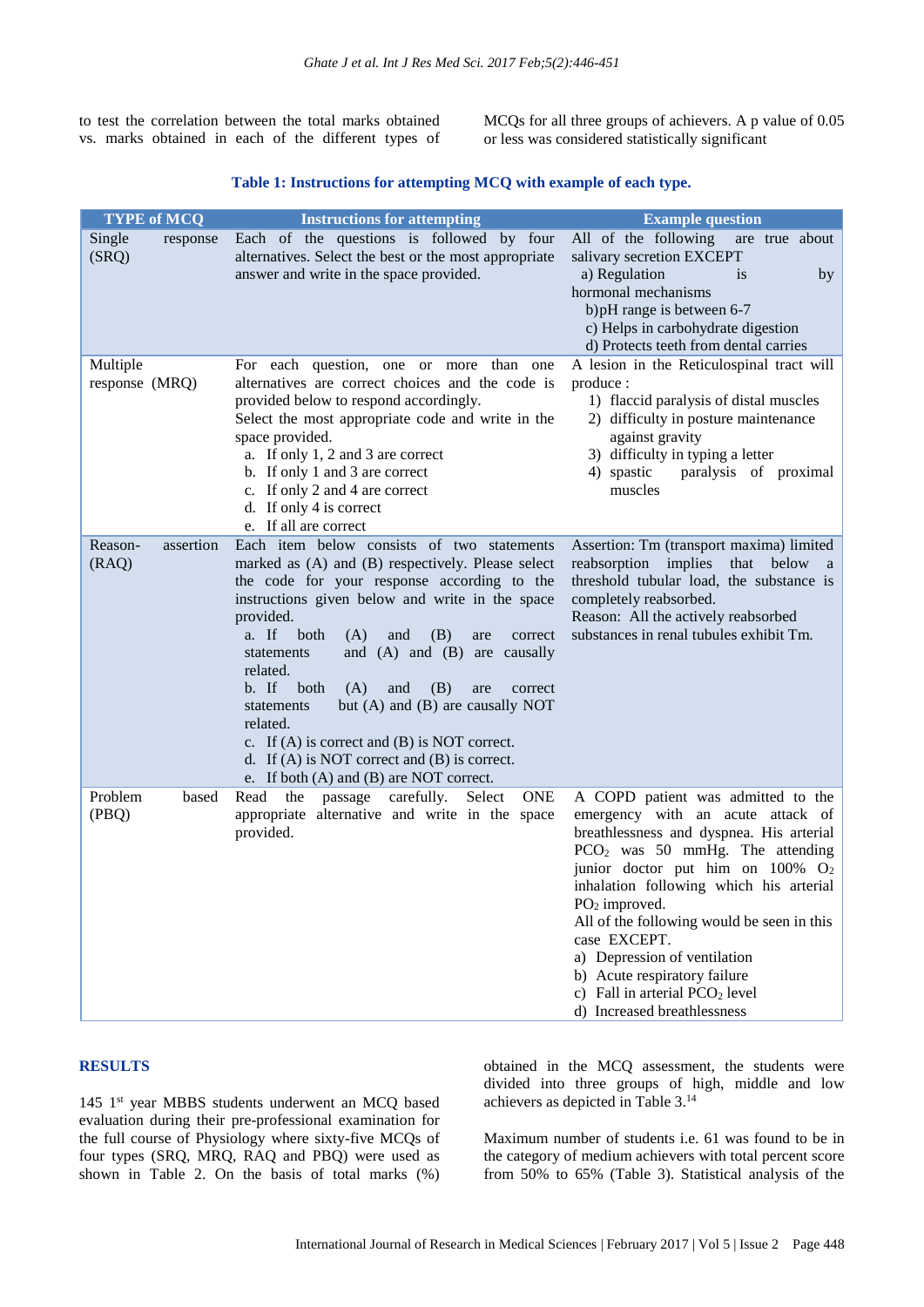total % marks obtained in MCQs by all the groups of students revealed that the average performance of high achievers (72.35±5.85%) was significantly higher

 $(p<0.001)$  when compared with middle  $(55.87\pm3.88\%)$ and low achievers (40.40±6.36%) as shown in Table 3.

#### **Table 2: Number of different types of MCQs administered.**

| <b>Type of MCO</b>                     | (SRO) | Single Response Multiple response Reason-<br>(MRO) | <b>Assertion (RAO)</b> (PBO) | <b>Problem based Total</b> |    |
|----------------------------------------|-------|----------------------------------------------------|------------------------------|----------------------------|----|
| Number of questions 17<br>administered |       |                                                    |                              |                            | 65 |

#### **Table 3: Categorization of achievers in terms of total % marks obtained in MCQs.**

|                                   | <b>Student Group</b>     |                                                     |                                            |  |
|-----------------------------------|--------------------------|-----------------------------------------------------|--------------------------------------------|--|
|                                   | High achievers $($ >65%) | Medium achievers $(65-50\%$ Low Achievers $(<50\%)$ |                                            |  |
| Number of students(n) $Total=145$ | $n = 33$                 | $n=61$                                              | $n=51$                                     |  |
| Total Marks % (Mean±SD)           | $72.35 + 5.85$           | $55.87 \pm 3.88$ ***                                | $40.40\pm6.36***/\uparrow\uparrow\uparrow$ |  |
|                                   | $\cdots$                 |                                                     |                                            |  |

Total marks obtained by High Achievers was significantly greater as compared to Medium and Low Achievers.(\*high vs. medium & low achievers & † medium vs low achievers); \*\*\*/††† indicates  $p \le 0.001$ .



A highly significant difference was observed between high vs. medium & low achievers (denoted by \*) for all types of MCQs except for RAQ between high vs low achiever, whereas difference between medium vs. low achiever (denoted by †) was highly significant for all types of MCQs; (\*\* p≤ 0.01, \*\*\*/ ††† p≤ 0.001).

#### **Figure 1: % marks (Mean±SE) obtained in different types of MCQ by high, medium and low achievers.**

Average marks obtained by all the students were highest in PBQ (71.04±11.68%) and lowest in MRQ  $(30.78 \pm 14.19\%)$ . Besides, students of all three groups scored maximum marks in PBQ followed by SRQ, whereas, minimum marks were scored in MRQ and RAQ (Figure 1).

It was also observed that scores obtained in each type of MCQ were significantly different across the different levels of achievers (between high vs medium and low, and medium vs low) except for RAQ marks between high  $(48.82 \pm 12.48\%)$  and medium  $(44.17 \pm 14.25\%)$  achievers (Figure 1).

Correlation of performance in each type of question with total performance: Scores obtained in MRQ bears a significant correlation with the total mean scores of all types of achievers. In addition, the total score was found to be significantly correlated with scores in PBQ for high, with SRQ for medium and with SRQ and PBQ for low achievers. However, no correlation was observed between RAQ and total scores among any of the groups of achievers (Table 4).

#### **Table 4: Correlations of total marks obtained with various types of MCQ across different achiever groups.**

| <b>'Pearson's Correlation</b> | <b>High Achiever</b> | Middle Achiever           | <b>Low Achiever</b>     |
|-------------------------------|----------------------|---------------------------|-------------------------|
| Total vs SRQ                  | $-0.146$ (NS)        | $0.351$ <sup>(**)</sup> ) | $0.405$ <sup>**</sup> ) |
| Total vs MRQ                  | $0.337(*)$           | $0.353$ <sup>(**)</sup> ) | $0.312(*)$              |
| Total vs RAQ                  | $0.173$ (NS)         | 0.206(NS)                 | 0.029(NS)               |
| Total vs PBQ                  | $0.363(*)$           | $0.065$ (NS)              | $0.531$ (***)           |

Total marks obtained by High Achievers were significantly correlated with MRQ and PBQ, whereas SRQ & MRQ was significantly correlated in middle achiever. All the types of MCQs except RAQ showed significant correlation with total marks in low achiever (expressed as r value with significance in parentheses); (\*p≤0.01, \*\*p≤0.01, \*\*\*p≤0.001, NS:not significant).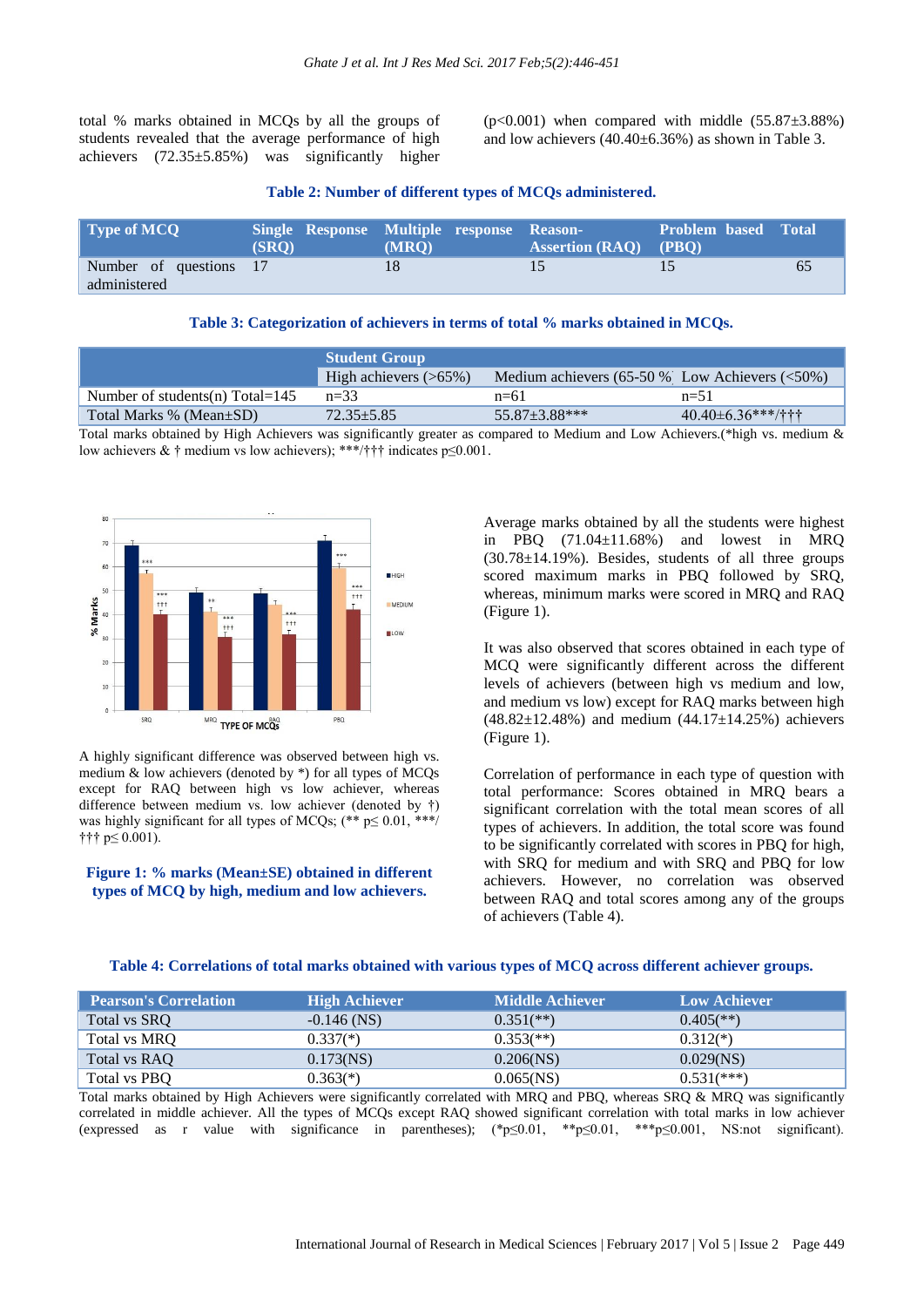#### **DISCUSSION**

It is observed that the performance of high achievers was better in all types of questions when compared with medium and low achievers (Figure 1). Highest score was obtained in PBQ and SRQ type of MCQs across all examinees which points toward the vulnerability of this instrument towards guessing, i.e. probability of marking correct alternative upto 25% with four choices as both of them are single response questions and also as there was no negative markings for wrong answers.<sup>15</sup>

Earlier reports using MCQs in paraclinical subjects as well as in preclinical summative tests have also indicated on similar lines regarding roles of guesswork by the students.<sup>8,16</sup> As was pointed out earlier that this guesswork in examination is more common among low performers which might be true in our case also.<sup>17</sup> In this context, it may also be emphasized that all the MCQs used for interpretation of data had difficulty index within acceptable range of 30-70% and therefore, may be considered to offer uniformity in terms of quality of questions administered to all the students.

On the other hand, these examinees obtained lowest scores in MRQ and RAQ thereby putting these as the toughest variant of MCQs attempted. In an earlier study done by Agu et al where widely different tools of assessment (i.e., MCQ, essay type, practical or viva) were used, better performance was reported by the good students irrespective of type of examinations as compared to weak students. <sup>18</sup> However, present study with three-tier stratification of achievers (i.e. high, medium and low) in a MCQ based assessment using four different subtypes of MCQs (i.e. SRQ, MRQ, RAQ and PBQ), further revealed that performance of high and middle achievers was uniformly better in all types of MCQs administered (Figure 1), which are supposed to test the different learning domains.

However, on further analysis, it was observed, that performance of middle achievers was significantly low as compared to high achievers for all subtypes of MCQs except RAQ (Figure 1). Hence RAQ is a type of MCQ which might help to discriminate the low achievers from rest of the performers. As per format, the RAQ has two statements and student has to determine whether statements are true or not, and whether the two statements are causally related. Thus it has complicated characteristics of multiple choice as well as true and false type question, requiring higher level of learning. <sup>19</sup> Also, it has been reported that RAQ is a good predictor of student performance through essay type evaluation, as well as, an indicator of deeper learning. <sup>9</sup> Therefore, it appears from our study that high as well as middle achievers have higher intellectual ability and are able to solve the complicated MCQs like RAQ and hence RAQ can be a tool for differentiating these groups of students from low achievers. Besides, construction of RAQ is also known to save time for the teachers as it does not require writing of plausible distracters which is time consuming and most difficult part of preparing MCQs. <sup>20</sup> However, absence of correlation for RAQ with the total marks in all the achiever groups in our study point towards the fact that RAQ was one of the most trickiest and difficult tool of evaluation, as also evident from the marks scored in this type of MCQ by all the achievers. Students, irrespective of their intelligentsia level, seem to have made maximum mistakes and guesswork while attempting RAQ which might be the reason for absence of any correlation with their total performance.

Significant correlation of total marks with marks obtained only in MRQ type of MCQ in all students indicate MRQ as the most reliable indicator / predictor of performance in MCQs across all groups. It may be envisaged that MRQ is mainly used for assessing the 'synthesis' and 'evaluation' power of the student. However, choice of answer and its combinations may guide the thinking process of the student. <sup>21</sup> Thus, it has limitations of all-ornone scoring with the multiple-response variety and also providing clues that may help students with only partial knowledge to guess the correct combination of alternatives. 10

Therefore, MRQ type of MCQ may not be good tool for detecting critical thinking skills of the student though it might help in differentiating the high achievers from average students. This is in agreement with earlier reports on MRQs i.e. type K MCQs, stating its reliability and ability to test higher cognitive abilities as compared to other formats. <sup>6</sup> On the other hand, significant correlation of SRQ score with total MCQ marks obtained by medium and low achiever, and also PBQ by low achiever students might indicate these tools being more reliable indicator / predictor of performance in average and below average students as compared to other types of MCQs.

It has been widely reported that MCQs, if properly constructed, not only addresses the higher cognitive ability of students as per Bloom's taxonomy with ability to cover more content reliably but can also discriminate between high and low achievers.<sup>22,23</sup> Therefore, a wise combination of such MCQ tools during formative internal assessments might help in early recognition of poor performers (average or low students) and adopting suitable measures e.g. special classes/tutorials for improving their performance. This is particularly important in an MCQ based assessment system, which has the potential to screen large group of candidates in a short period of time with very less manpower involvement. 24

# **CONCLUSION**

Thus, it may be concluded that RAQ can be a useful tool for screening tests where low performers are to be rejected e.g. screening test for appointments in services, admission to a course etc. Further, MRQ can be used to assess midterm learning patterns in a course e.g. during